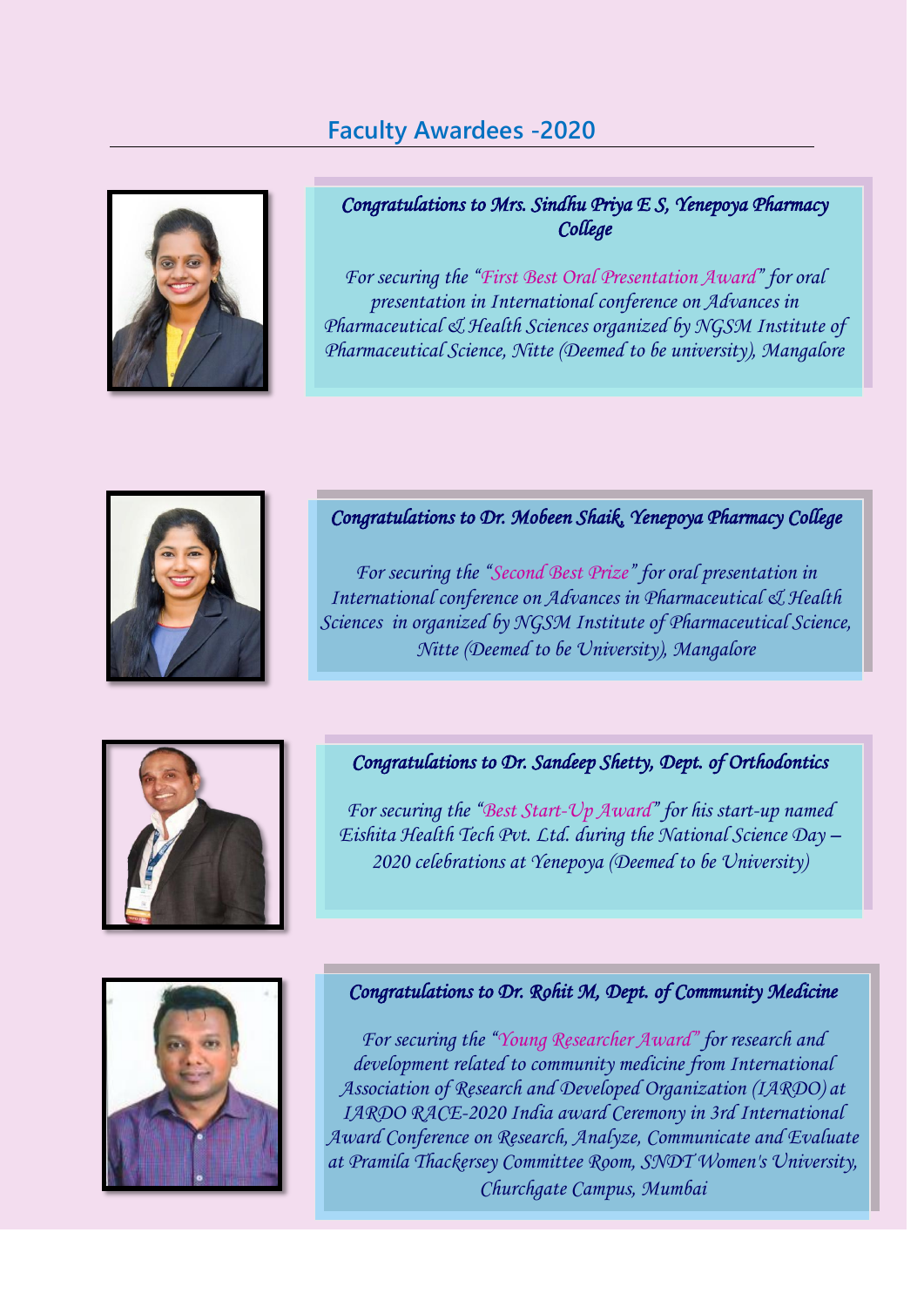

### *Congratulations to Dr. Pracheth R, Dept. of Community Medicine*

*For securing the "Best Poster Award" for poster Presentation in 32nd Annual Conference of the Karnataka Association of Community Health (KACHCON-2020) organized by MS Ramaiah Medical College, Bangalore And* 

*Securing the* "*The KACH Millennium Award" for oral presentation in 32nd Annual Conference of the Karnataka Association of Community Health (KACHCON-2020) organized by MS Ramaiah Medical College, Bangalore*



### *Congratulations to Mrs. Prajitha Biju,, Yenepoya Pharmacy College*

*For securing the "Third Prize" for E-Poster Presentation competition on theme "Role of people to fight against COVID-19" from NSS, YPCRC, Yenepoya (Deemed to be University), Mangaluru*



### *Congratulations to Dr. Rekha Shenoy, Dept. of Public Health Dentistry, YDC*

*For securing the "Good Teacher Award" at Yenepoya (Deemed to be University), Mangalore organized by Yenepoya Centre for Faculty Development (YEN-FDC)*



## *Congratulations to Dr. Shakkira MK, Yenepoya Dental College*

*For securing the "First E-Paper Presentation Award" for Paper Presentation in International Conference for Dental Research Presentation 2020, Maharashtra*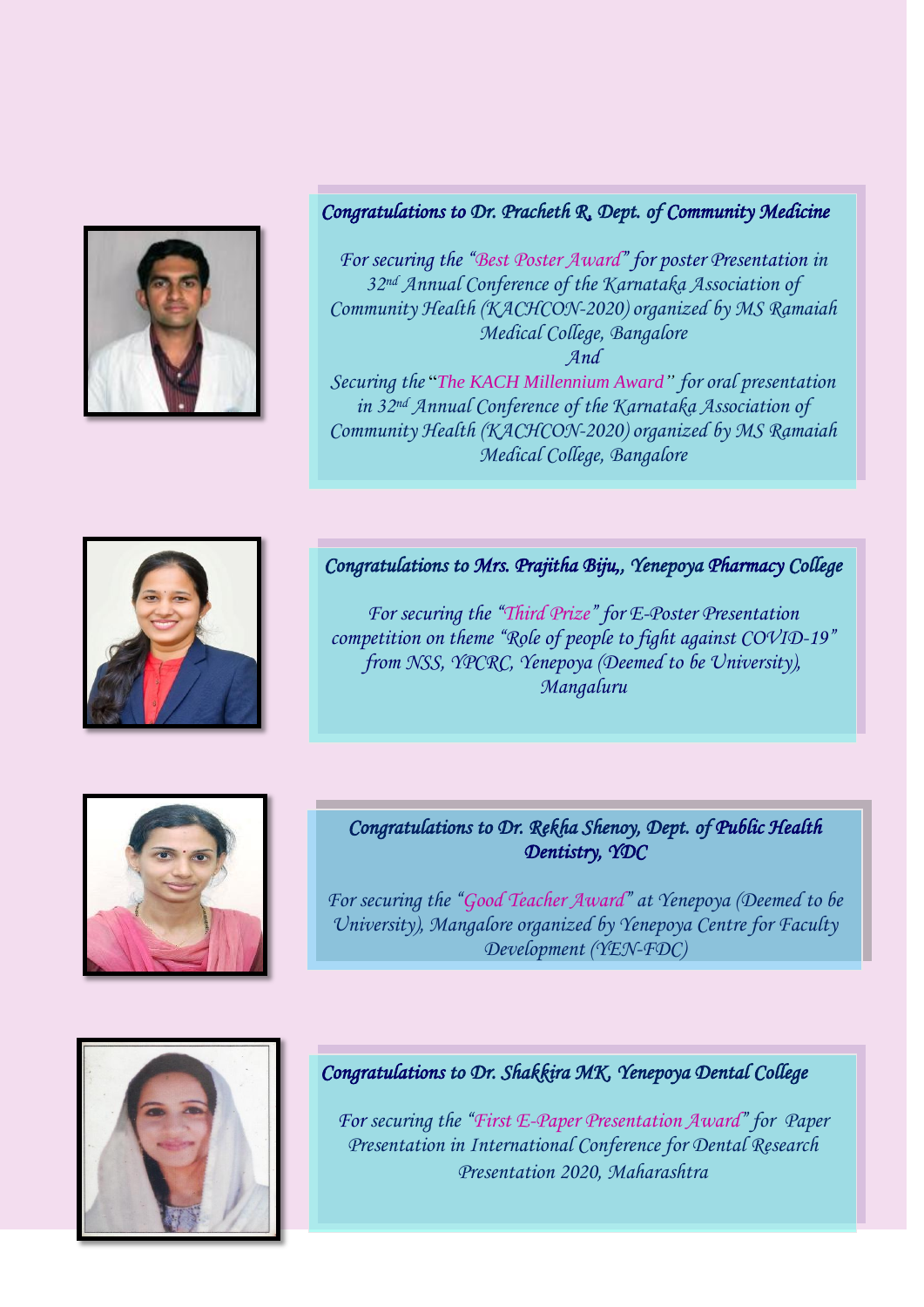

### *Congratulations to Dr. Akshaya K M, Dept. of Community Medicine, YMC*

*For securing the "Best Faculty Paper Award– Non thematic category" in 32nd State level annual conference of Karnataka Association of Community Health conducted by Department of Community Medicine, M S Ramaiah Medical College, Bengaluru*



### *Congratulations to Dr. Shaheena Yassir, Dept. of Biochemistry, YMC*

*For securing the "First Prize" for E-poster Presentation in 16th Annual Conference of the Karnataka Research Society for the Study of Diabetes in India - Karnataka Chapter (KRSSDI-2020) at Mangalore*



### *Congratulations to Dr. Pracheth R., Dept. of Community Medicine, YMC*

*For securing the "Most Promising Paper of the Session Award" in AMRITACON 2020- Virtual online conference organized by Amrita Institute of Medical Sciences, Kochi*



### *Congratulations to Dr. Rokeya Sultana, Yenepoya Pharmacy College*

*For securing the "First Best Oral Presentation Award" for Oral Presentation in International Webinar of the Society of Chemical and Synthetic Biology Organized by St. Joseph Autonomous College, Bengaluru*